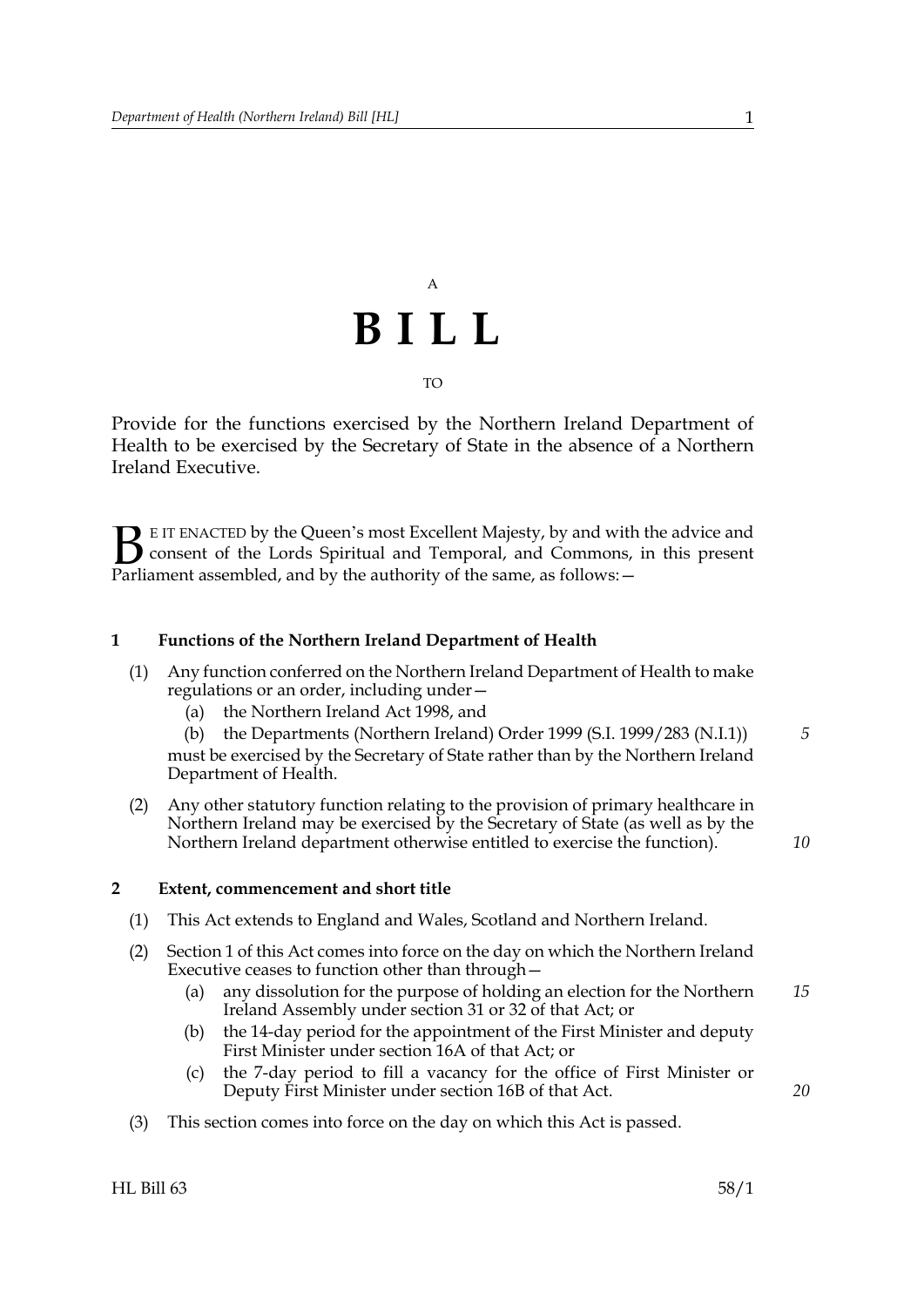- (4) This Act expires at the end of the day on which the Northern Ireland Executive is re-established.
- (5) This Act may be cited as the Department of Health (Northern Ireland) Act 2020.